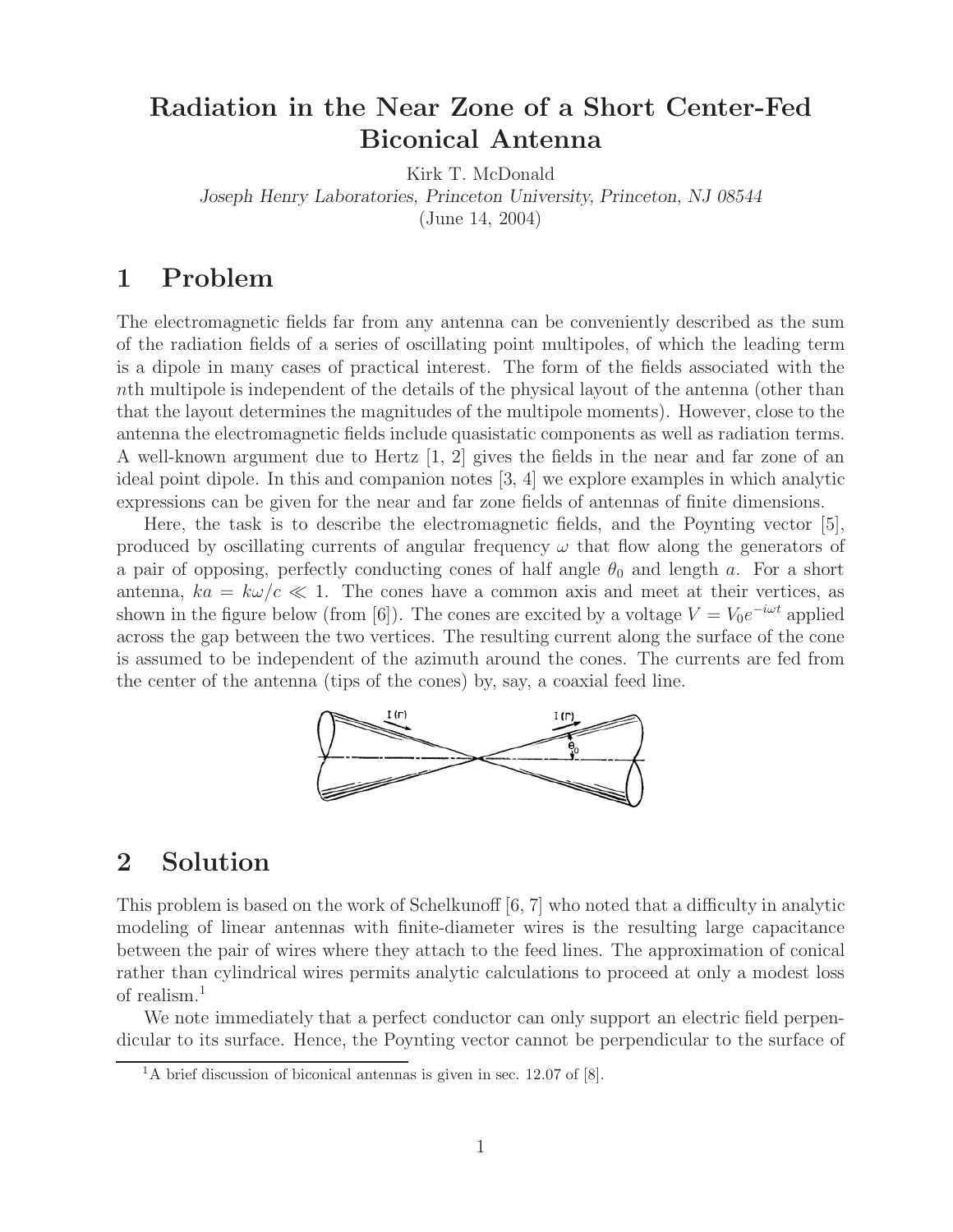a perfect conductor. Net electromagnetic energy can flow past the surface of perfect conductor, parallel to that surface, but net energy cannot be emitted or absorbed by such a surface. Of course, a perfect conductor is a perfect reflector, so it can absorb and emit equal amounts of energy.

Hence, we can expect that the Poynting vector of the biconical antenna can emerge only from the feed point (at the tips of the cones) which is connected to the external power source. In this view, the antenna serves to guide the radiation away from its axis, but is not itself the primary source of the radiation.

The guiding occurs as the antenna conductors absorb and re-emit energy that emanates from the feed point. One could ask for a description of only the re-emitted energy without including the primary source. This appears to be the common approach in discussions of linear antennas [4], which leads to various ambiguities in the analysis (in this author's view). The present problem follows the lead of Schelkunoff in seeking an inclusive description of the flow of energy from the feed point outwards.

A conductor with finite conductivity can support a very small electric field parallel to its surface, and hence a Poynting vector perpendicular to the surface. However, the usual direction of the Poynting vector in "real" conductors is into the conductor, to provide the energy lost to Joule heating in the interior. See, for example, sec. 8.1 of [9].

Hence, we expect that the analysis below for a perfect conductor also gives a good approximation to the fields and Poynting vector in an antenna built with materials of large but finite conductivity.

The most novel feature of this note for those familiar with textbook discussion of dipole radiation may be the appearance of the "zero mode" (sec. 2.4.2) in the near zone of a linear antenna. In a sense, the conductors of the antenna form a kind of cavity or transmission line (for  $r < a$ ) that has a fundamental mode which cannot propagate into free space.

## **2.1 A Wave Equation for the Vector Potential**

We will work in a spherical coordinate system  $(r, \theta, \phi)$  whose origin is at the common vertex of the two cones and whose z axis coincides with that of the cones. The solution will be based on the use of potentials for the electromagnetic fields. The time-dependent currents  $I(r, \theta_0, t)$ flow on the surface of the cones with no azimuthal variation, resulting in time-dependent accumulations of surface charge density  $\sigma(r, \theta_0, t)$ . Both the scalar potential V and the vector potential **A** will be nontrivial. However, we can anticipate that the magnetic field lines will be purely transverse to the radial direction,  $\mathbf{B} = B_{\theta} \theta + B_{\phi} \phi$  because the currents that generates the field are radial. Indeed, if the currents have no azimuthal variation, then we expect  $B_{\theta} = 0$ , but it is convenient to defer use of this insight until eq. (5).

Our first goal is a wave equation for the potentials  $A$  and  $V$  for transverse magnetic (TM) waves in spherical coordinates.

The magnetic field has zero divergence,

$$
0 = \mathbf{\nabla} \cdot \mathbf{B} = \frac{1}{r \sin \theta} \left( \frac{\partial (\sin \theta B_{\theta})}{\partial \theta} + \frac{\partial B_{\phi}}{\partial \phi} \right),\tag{1}
$$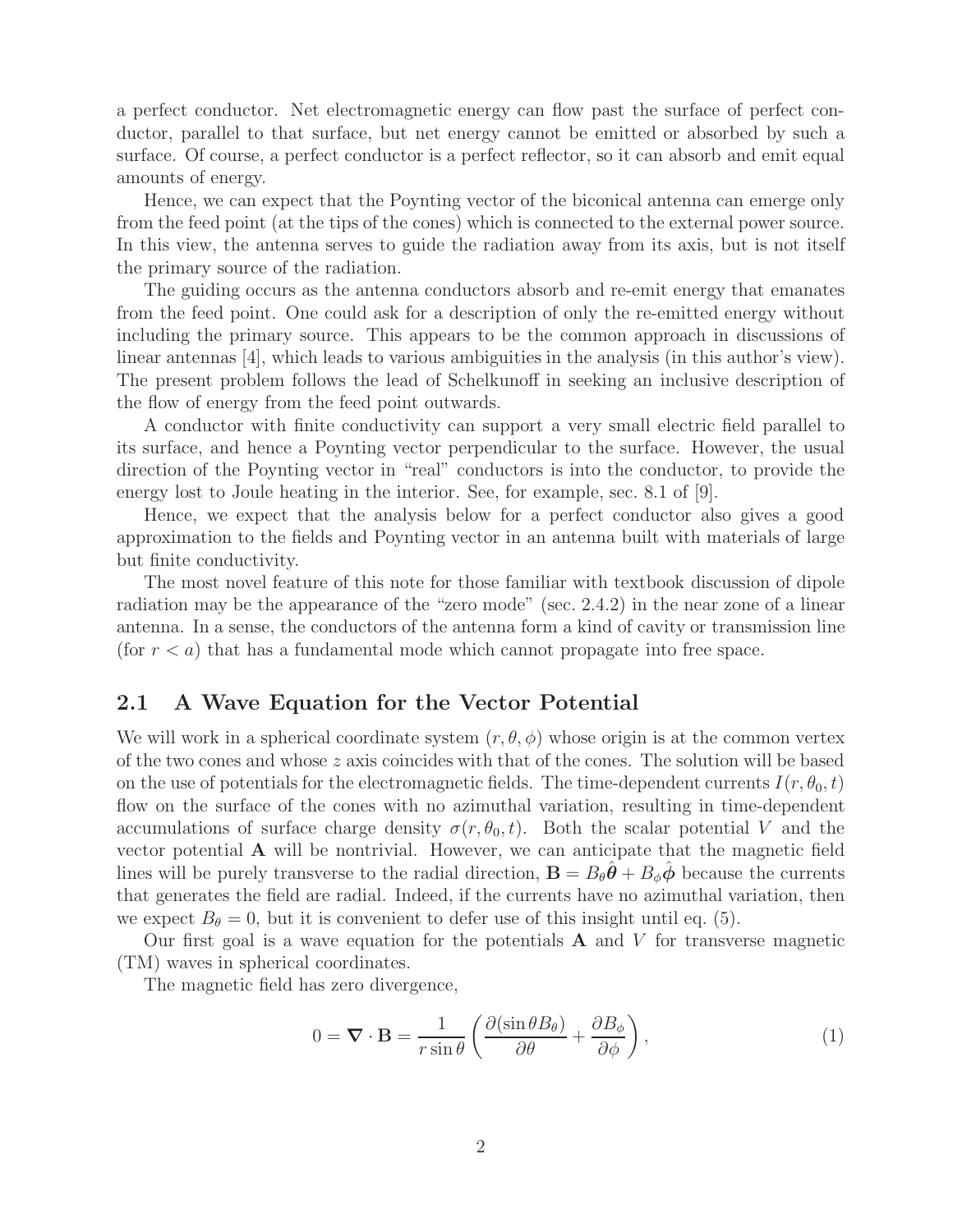so there is a scalar function  $\Phi$  such that,

$$
B_{\theta} = \frac{1}{r \sin \theta} \frac{\partial \Phi}{\partial \phi}, \qquad B_{\phi} = -\frac{1}{r} \frac{\partial \Phi}{\partial \theta}.
$$
 (2)

Since the magnetic field is also the curl of the vector potential, we can write,

$$
\mathbf{B} = B_{\theta}\hat{\boldsymbol{\theta}} + B_{\phi}\hat{\boldsymbol{\phi}} = \boldsymbol{\nabla} \times \mathbf{A} = \frac{\hat{\boldsymbol{\theta}}}{r} \left( \frac{1}{\sin \theta} \frac{\partial A_r}{\partial \phi} - \frac{\partial (r A_{\phi})}{\partial r} \right) + \frac{\hat{\boldsymbol{\phi}}}{r} \left( \frac{\partial (r A_{\theta})}{\partial r} - \frac{\partial A_r}{\partial \theta} \right). \tag{3}
$$

Comparison of eqs. (2) and (3) indicates that it suffices to consider the vector potential to be purely radial, with  $A_r = \Phi$ ,

$$
\mathbf{A} = A_r(\mathbf{r}, t)\hat{\mathbf{r}}.\tag{4}
$$

Furthermore, we restrict our attention to waves of angular frequency  $\omega$ , and to the case that the source currents have no azimuthal dependence. Thus, we can write the vector potential as,

$$
\mathbf{A}(\mathbf{r},t) = A_r(r,\theta)e^{-i\omega t}\hat{\mathbf{r}}.\tag{5}
$$

The usual strategy would be to deduce a wave equation for the vector potential by working in the Lorentz gauge, where the wave equations for the potentials take on a simple form.<sup>2</sup> However, the behavior of the Laplacian operator in spherical coordinates on a radial vector such as  $A_r\hat{\mathbf{r}}$  mars the elegance of this approach.<sup>3</sup> Instead, we follow a procedure of Schelkunoff [7] that leads to a sufficiently simple version of a wave equation (strictly, a Helmholtz equation) without explicit statement of the gauge condition.

We first note that the components of the magnetic field due to the vector potential  $(5)$ are,

$$
B_r = 0, \t B_\theta = 0, \t B_\phi = -\frac{1}{r} \frac{\partial A_r}{\partial \theta}.
$$
\t(9)

The electric field is obtained from the potentials according to,

$$
\mathbf{E} = -\nabla V - \frac{1}{c} \frac{\partial \mathbf{A}}{\partial t},\tag{10}
$$

where the scalar potential  $V$  is also independent of azimuth, and is taken to have oscillatory time dependence,

$$
V(\mathbf{r},t) = V(r,\theta)e^{-i\omega t}.
$$
\n(11)

<sup>2</sup>When the potentials obey the Lorenz gauge condition (in Gaussian units),

$$
\nabla \cdot \mathbf{A} = -\frac{1}{c} \frac{\partial V}{\partial t},\tag{6}
$$

the free-space wave equation for the vector potential is,

$$
\nabla^2 \mathbf{A} = \frac{1}{c^2} \frac{\partial^2 \mathbf{A}}{\partial t^2} \,. \tag{7}
$$

 ${}^{3}$ From p. 116 of [10] we find that for the vector potential (5),

$$
\nabla^2 (A_r \hat{\mathbf{r}}) = \hat{\mathbf{r}} \left( \nabla^2 A_r - \frac{2A_r}{r^2} \right) - \hat{\boldsymbol{\theta}} \frac{2}{r^2} \frac{\partial A_r}{\partial \theta} . \tag{8}
$$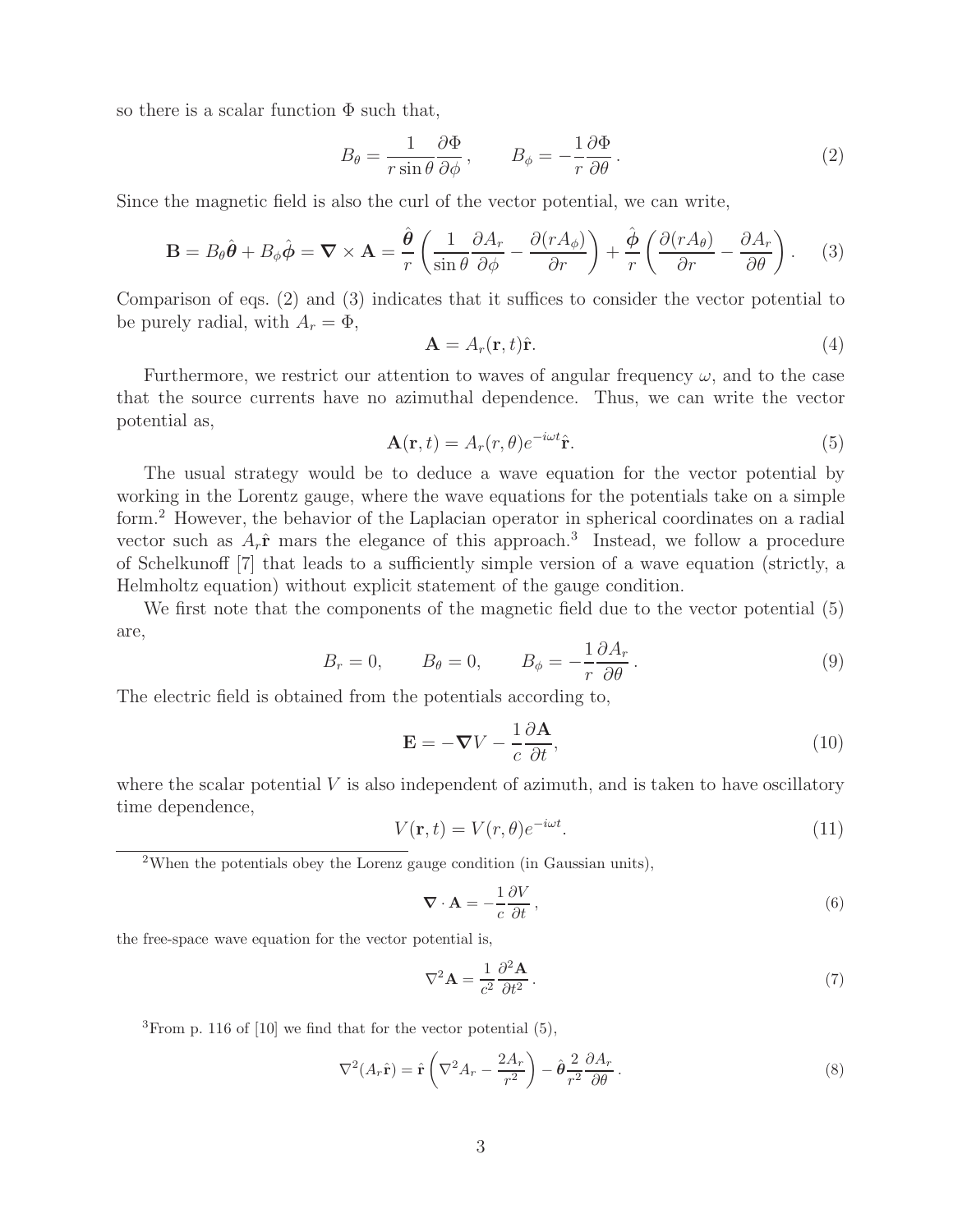The components of the electric field are then,

$$
E_r = -\frac{\partial V}{\partial r} + ikA_r, \qquad E_\theta = -\frac{1}{r}\frac{\partial V}{\partial \theta}, \qquad E_\phi = 0,\tag{12}
$$

where we have introduced the wave number  $k = \omega/c$ .

Additional relations between the components of the electric and magnetic fields can be found from the fourth Maxwell equation, which in free space is,

$$
\nabla \times \mathbf{B} = \frac{1}{c} \frac{\partial \mathbf{E}}{\partial t} = -ik \mathbf{E}.
$$
 (13)

The r and  $\theta$  components of eq. (13) tells us that,

$$
-ikE_r = \frac{1}{r\sin\theta} \frac{\partial(\sin\theta B_{\phi})}{\partial\theta} = -\frac{1}{r^2\sin\theta} \frac{\partial}{\partial\theta} \left(\sin\theta \frac{\partial A_r}{\partial\theta}\right) = -\frac{1}{r^2} \frac{\partial^2 [(1-\cos^2\theta)A_r]}{\partial(\cos\theta)^2}, (14)
$$
  
the

$$
-ikE_{\theta} = -\frac{1}{r}\frac{\partial(rB_{\phi})}{\partial r} = \frac{1}{r}\frac{\partial^2 A_r}{\partial r \partial \theta},
$$
\n(15)

using eq.  $(9)$ . Substituting eq.  $(12)$  into eq.  $(15)$  we can integrate once to find,

$$
\frac{\partial A_r}{\partial r} = ikV.\tag{16}
$$

This is, in effect, the gauge condition for this problem, which differs from the Lorentz condition (6).

Inserting relation (16) into the expression (12) for  $E_r$  we now have,

$$
E_r = \frac{i}{k} \frac{\partial^2 A_r}{\partial r^2} + ikA_r.
$$
\n(17)

Combining this with eq. (14) we find at last the desired Helmholtz equation for scalar  $A_r$ , from which the electromagnetic fields can be deduced,

$$
\frac{\partial^2 A_r}{\partial r^2} + \frac{1}{r^2} \frac{\partial^2 [(1 - \cos^2 \theta) A_r]}{\partial (\cos \theta)^2} + k^2 A_r = 0.
$$
 (18)

## **2.2 Series Expansion of the Vector Potential**

We seek a solution of the Helmholtz equation (18) that is a sum of terms of the form,

$$
A_r(r,\theta) = R(r)\Theta(\theta). \tag{19}
$$

We insert the trial solution (19) into eq. (18), multiply by  $r^2$  and divide by  $A_r$  to find,

$$
r^{2}\frac{d^{2}R}{dr^{2}} + k^{2}r^{2} + \frac{1}{\Theta}\frac{d^{2}}{d(\cos\theta)^{2}}[(1-\cos^{2}\theta)\Theta] = 0.
$$
 (20)

As is usual for separation-of-variables techniques in spherical coordinates, we introduce a separation constant  $\pm n(n+1)$  to obtain the radial and polar equations,

$$
\frac{d^2 R_n}{d(kr)^2} + \left[1 - \frac{n(n+1)}{(kr)^2}\right] R_n = 0,
$$
\n(21)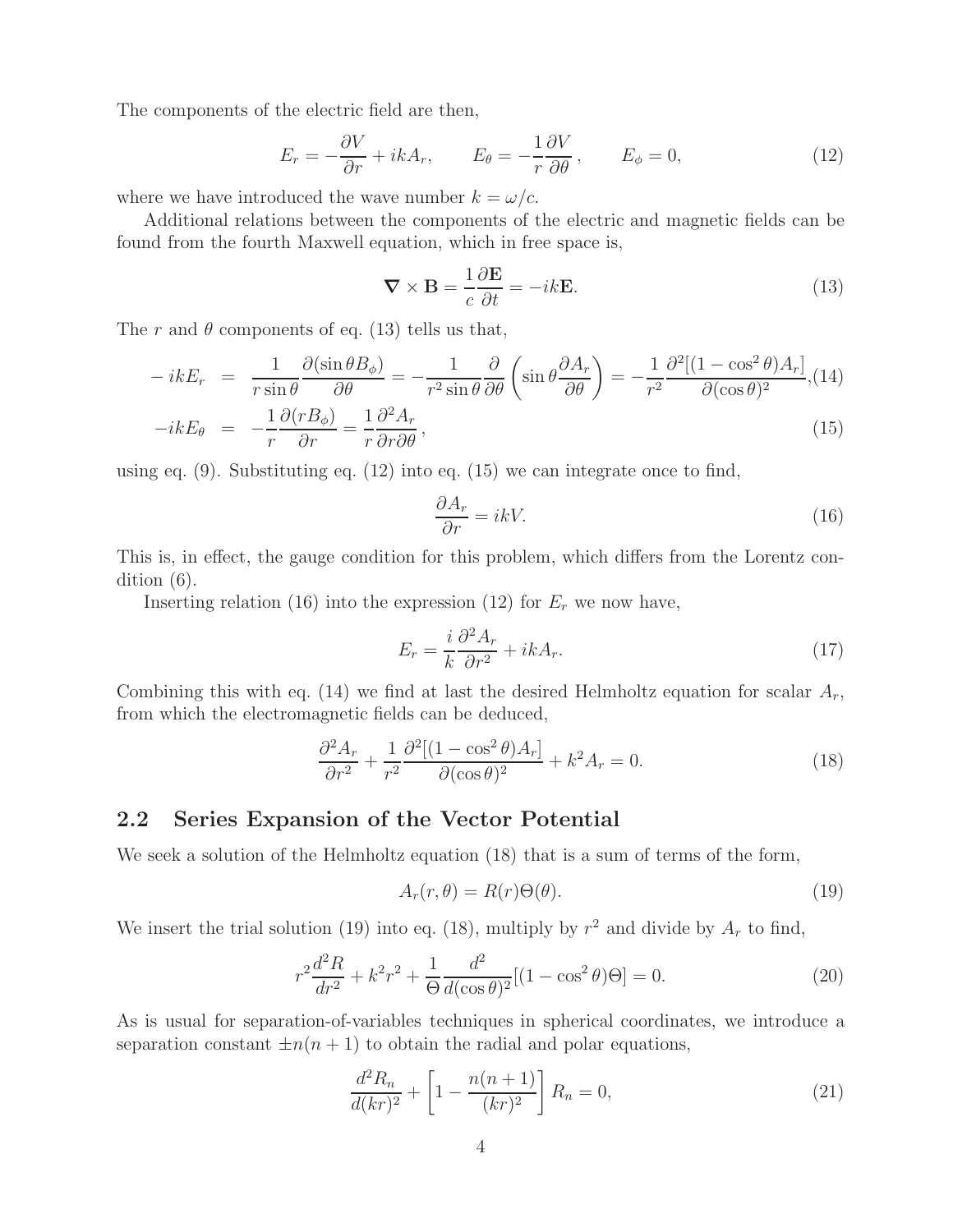$$
\frac{d^2}{d(\cos \theta)^2}[(1-\cos^2 \theta)\Theta_n] + n(n+1)\Theta_n = 0.
$$
\n(22)

Solutions to polar eq. (15) are the familiar Legendre functions,

$$
\Theta_n = P_n(\cos \theta). \tag{23}
$$

The Legendre functions  $P_n$  can be defined for any n real or complex (see, for example, sec. 3.6) of [7] or chap. 8 of [11]), but when the angular region of interest is  $0 \le \theta \le \pi$  the separation constant *n* must be an integer so that  $P_n(\pm 1)$  is finite.

We will first consider solutions over the full angular range  $0 \le \theta \le \pi$  (sec. 2.3), before turning to the problem of the biconical antenna (sec. 2.4) in which  $\theta_0 \leq \theta \leq \pi - \theta_0$  for  $r < a$ .

The polar equation eq. (15) is also solved by the Legendre functions  $Q_n$ , which diverge at  $\theta = 0$  and  $\pi$ . Hence, we will not use these functions when considering the entire angular region  $0 \le \theta \le \pi$ . As will be shown in sec. 2.4, it also suffices to use only the  $P_n$  even on the restricted angular interval  $\theta_0 \leq \theta \leq \pi - \theta_0$ .

The three lowest-order  $P_n$  for integer n are,

$$
P_0(\cos \theta) = 1, \quad P_1(\cos \theta) = \cos \theta, \quad P_2(\cos \theta) = \frac{3\cos^2 \theta - 1}{2}.
$$
 (24)

The radial equation (21) is sometimes called the Riccati-Bessel equation, whose solutions are  $kr$  times the so-called spherical Bessel functions of order n. The latter are related to ordinary Bessel functions of order  $n + \frac{1}{2}$  (see, for example, secs. 5.31 and 5.37 of [8], sec. 10.1 of [11], sec. 9.6 of [9]). At large r, we expect the electromagnetic fields to consist of spherical waves of the form  $e^{i(kr-\omega t)}$  *r*. As seen above, these fields have the form of  $1/r$ times derivatives of the vector potential  $A_r$ . This suggests that we use  $(kr$  times) spherical Bessel functions of the third kind,

$$
h_n^{(1)}(kr) = j_n(kr) + iy_n(kr),
$$
\n(25)

where  $j_n$  and  $y_n$  are the spherical Bessel functions of the first and second kind, as the asymptotic is behavior of  $h_n^{(1)}$  is,

$$
h_n^{(1)}(kr \gg 1)) \to (-i)^{n+1} \frac{e^{ikr}}{kr} \,. \tag{26}
$$

The three lowest-order  $h_n^{(1)}$  are,

$$
h_0^{(1)}(kr) = -i\frac{e^{ikr}}{kr}, \quad h_1^{(1)}(kr) = -\frac{e^{ikr}}{kr}\left(1 + \frac{i}{kr}\right), \quad h_2^{(1)}(kr) = i\frac{e^{ikr}}{kr}\left(1 + \frac{3i}{kr} - \frac{3}{(kr)^2}\right).
$$
\n(27)

Altogether, our expansion for the vector potential is,

$$
A_r(r, \theta, t) = kr \sum_{n=0}^{\infty} A_n h_n^{(1)}(kr) P_n(\cos \theta) e^{-i\omega t},
$$
\n(28)

where the  $A_n$  are Fourier coefficients to be determined.

We also note that eqs. (17) and (21) can be combined to give a simpler expression for the radial component of the nth term of the expansion for the electric field,

$$
E_{r,n} = \frac{in(n+1)A_{r,n}}{kr^2}.
$$
\n(29)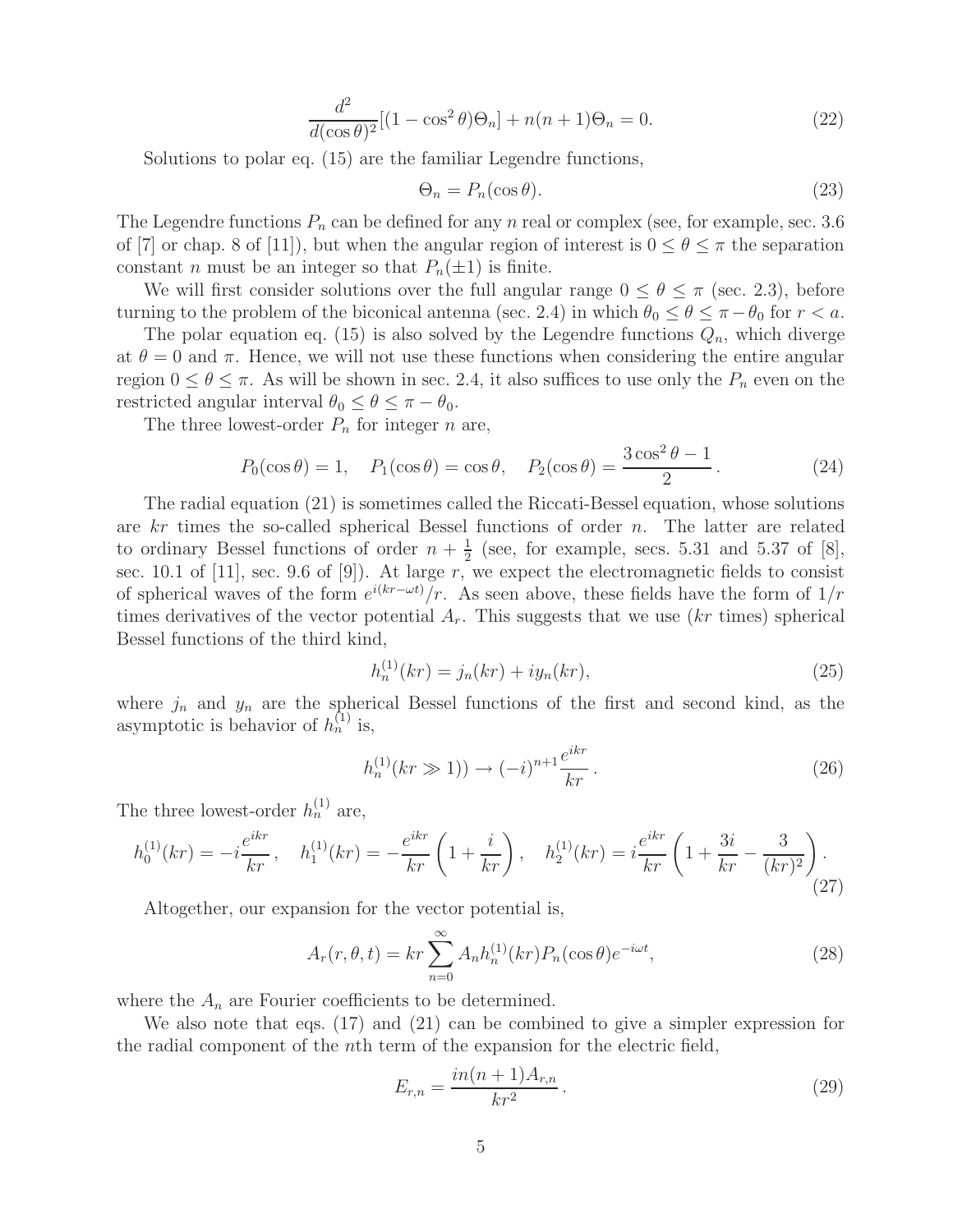## **2.3 TM Fields from Point Sources**

The expansion (28), when applied for all polar angles  $0 \le \theta \le \pi$ , represents the radiation of a series of oscillating ideal (point) electric multipoles, for which the waves have transverse magnetic (TM) fields.

The electromagnetic fields can be calculated from eq. (28) using eqs. (9), (14) and (15), all of which involve the derivative  $\partial A_r/\partial \theta$ . For this, we note that,

$$
\frac{dP_n}{d\theta} = \frac{n}{\sin \theta} \left( \cos \theta P_n - P_{n-1} \right). \tag{30}
$$

Hence, there is no contribution to the electromagnetic fields from the  $n = 0$  (monopole) term, and the lowest order multipole of significance is, as expected, the  $n = 1$  (dipole) term.

The  $n = 1$  (electric dipole) potential is, referring to eq. (27),

$$
A_r^{E1} = -A_1 e^{i(kr - \omega t)} \left( 1 + \frac{i}{kr} \right) \cos \theta, \qquad \frac{\partial A_r^{E1}}{\partial \theta} = A_1 e^{i(kr - \omega t)} \left( 1 + \frac{i}{kr} \right) \sin \theta. \tag{31}
$$

The dipole electromagnetic fields are (we can also use eq. (29) to obtain  $E_r$ ),

$$
E_r^{E1} = -2iA_1 \frac{e^{i(kr - \omega t)}}{kr^2} \left(1 + \frac{i}{kr}\right) \cos \theta, \tag{32}
$$

$$
E_{\theta}^{E1} = -A_1 \frac{e^{i(kr - \omega t)}}{r} \left( 1 + \frac{i}{kr} - \frac{1}{k^2 r^2} \right) \sin \theta, \tag{33}
$$

$$
E_{\phi}^{E1} = B_{r}^{E1} = B_{\theta}^{E1} = 0, B_{\phi}^{E1} = -A_{1} \frac{e^{i(kr - \omega t)}}{r} \left(1 + \frac{i}{kr}\right) \sin \theta.
$$
 (34)

These forms agree with the standard results (see, for example, sec. 9.2 of [9]) with the identification that  $A_1 = -k^2p$  where p is the peak electric dipole moment of the source.

Similarly, the  $n = 2$  (axially symmetric electric quadrupole) fields are,

$$
A_r^{E2} = iA_2 e^{i(kr - \omega t)} \left( 1 + \frac{3i}{kr} - \frac{3}{(kr)^2} \right) \frac{3\cos^2\theta - 1}{2},
$$
 (35)

$$
\frac{\partial A_r^{E2}}{\partial \theta} = -3iA_2 e^{i(kr - \omega t)} \left( 1 + \frac{3i}{kr} - \frac{3}{(kr)^2} \right) \sin \theta \cos \theta.
$$
 (36)

$$
E_r^{E2} = -3A_2 \frac{e^{i(kr - \omega t)}}{kr^2} \left(1 + \frac{3i}{kr} - \frac{3}{(kr)^2}\right) (3\cos^2\theta - 1),\tag{37}
$$

$$
E_{\theta}^{E2} = 3iA_2 \frac{e^{i(kr - \omega t)}}{r} \left( 1 + \frac{3i}{kr} - \frac{6}{k^2 r^2} - \frac{6i}{k^3 r^3} \right) \sin \theta \cos \theta, \qquad (38)
$$

$$
E_{\phi}^{E2} = B_{r}^{E2} = B_{\theta}^{E2} = 0,
$$
  
\n
$$
B_{\phi}^{E2} = 3iA_{2} \frac{e^{i(kr - \omega t)}}{r} \left(1 + \frac{3i}{kr} - \frac{3}{(kr)^{2}}\right) \sin \theta \cos \theta.
$$
 (39)

Sketches of the electric field lines for the time-dependent electric dipole and electric quadrupole are shown below (from [7]). The original paper on electric dipole radiation by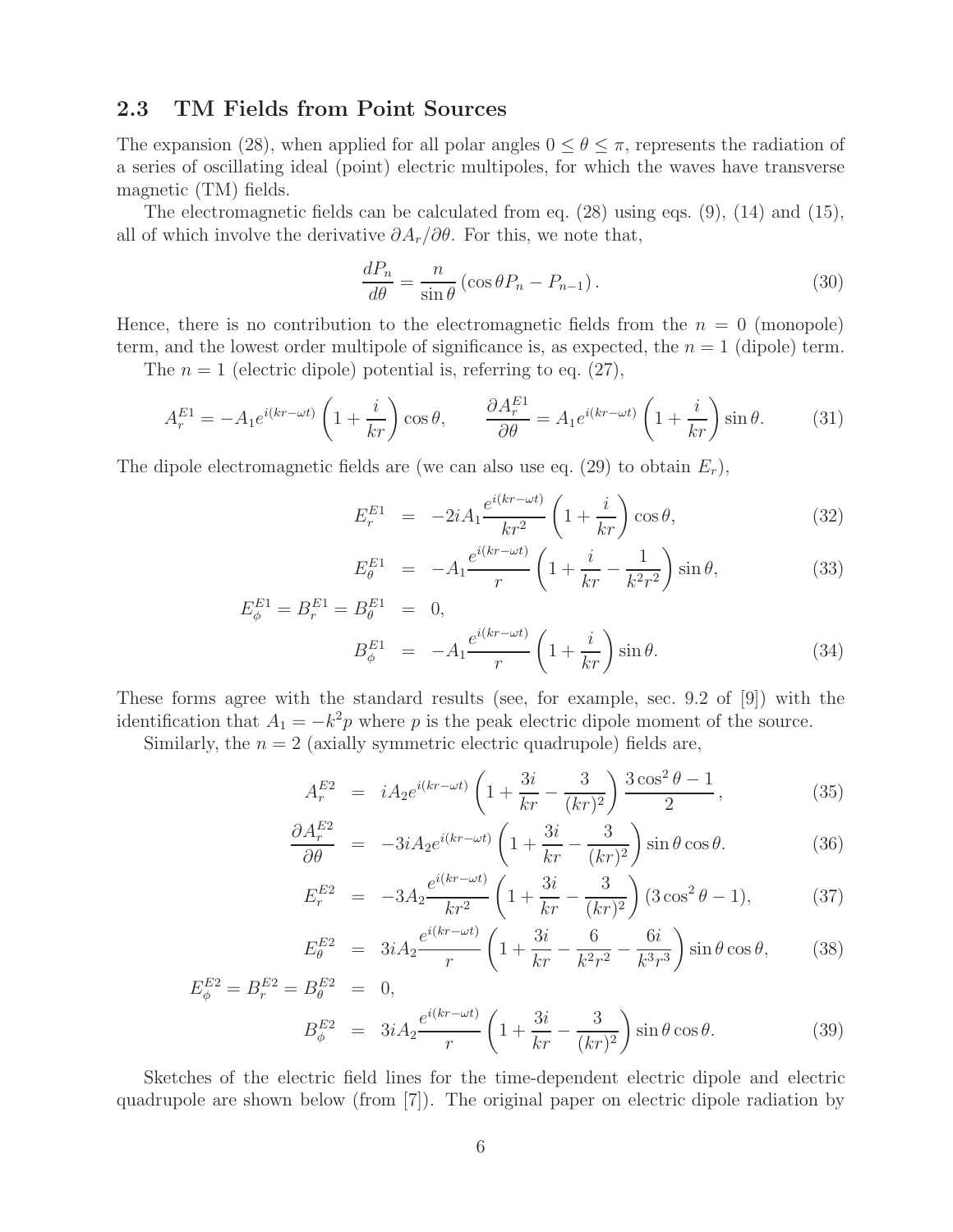Hertz [1] has an excellent "animation" showing the development of the near field during one cycle of the oscillation of the source.



The flow of electromagnetic energy is described by the Poynting vector,

$$
\mathbf{S} = \frac{c}{4\pi} \mathbf{E} \times \mathbf{B} = \frac{c}{4\pi} (\hat{\mathbf{r}} E_{\theta} B_{\phi} - \hat{\boldsymbol{\theta}} E_{r} B_{\phi}). \tag{40}
$$

The time-average energy flow is given by,

$$
\langle \mathbf{S} \rangle = \frac{c}{8\pi} Re(\mathbf{E}^* \times \mathbf{B}) = \frac{c}{8\pi} Re(\hat{\mathbf{r}} E_{\theta}^* B_{\phi} - \hat{\boldsymbol{\theta}} E_r^* B_{\phi}). \tag{41}
$$

For the dipole fields (32)-(34) we find,

$$
\langle \mathbf{S}^{E1} \rangle = \hat{\mathbf{r}} \frac{c A_1^2}{8\pi r^2} \sin^2 \theta,\tag{42}
$$

and for the quadrupole fields (37)-(39) we have,

$$
\langle \mathbf{S}^{E2} \rangle = \hat{\mathbf{r}} \frac{c A_2^2}{8\pi r^2} \sin^2 \theta \cos^2 \theta.
$$
 (43)

The time-average energy flow is purely radial and falls off as  $1/r^2$  at any distance from the point source. This is consistent with conservation of energy which is radiated from the point source. Hence, we can say that the time-average Poynting vectors (40) and (41) describe radiation both in the near and far zones [2].

The forms of the electromagnetic fields that we have discussed thus far have all been transverse magnetic (TM), which we have identified with electric multipoles. For any set of fields **E** and **B**, the dual fields  $\mathbf{E}' = -\mathbf{B}$  and  $\mathbf{B}' = -\mathbf{E}$  are also solutions to Maxwell's equations in free space. Hence, the present formalism can be transformed to describe a family of transverse electric (TE) fields, which we identify with magnetic multipoles.

## **2.4 Fields of a Biconical Antenna**

The field patterns of the electric multipoles found in the previous section all vanish along the z axis. Hence, we may expect that those field patterns would be only slightly perturbed if a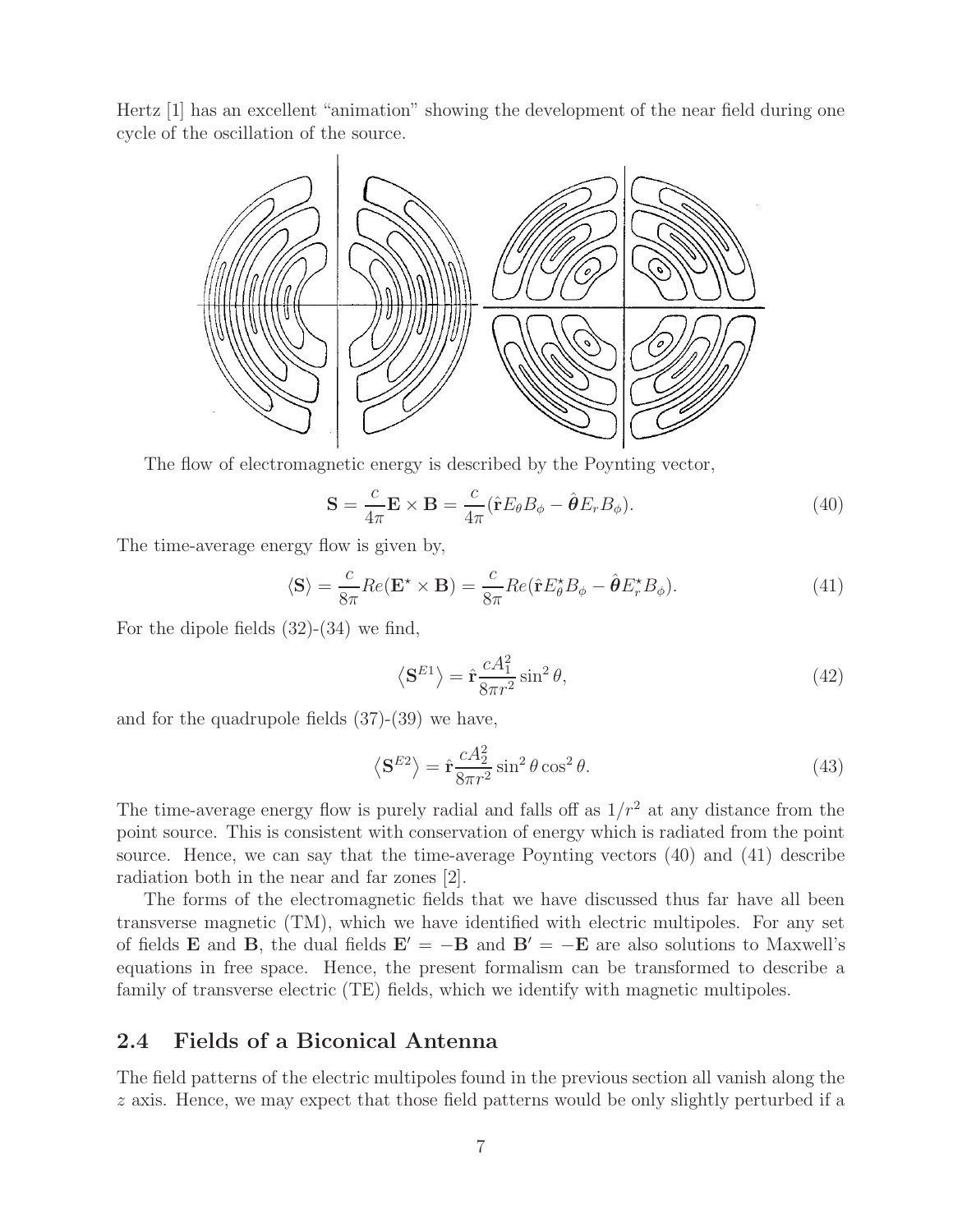pair of conductors were placed along the z axis, one for  $z > 0$  and the other for  $z < 0$ , either as two thin wires or even as a pair of cones of half angle  $\theta_0$ . Since a perfect conductor can only support electric fields that are perpendicular to its surface, we anticipate that the field patterns in the presence of the conductors will include half loops of field lines that emerge from the conductors and rejoin them less than half a wavelength away. The figures below sketch this possibility for the case of electric dipole and electric quadrupole field patterns.



The field lines that are attached to the conductors would travel outwards along the conductors (if the latter are long enough) in a manner reminiscent of wave propagation close to a wire (see, for example, p. 535 of [12]). Indeed, if the conductors are extremely long, it would be more appropriate to call this a transmission line problem than an antenna problem.

Here, we will consider examples where the length  $a$  of the axis of the cones is less than a wavelength. If the half angle  $\theta_0$  of the cones (shown on p.1) is small, we may suppose that the fields patterns found in the previous section hold to a good approximation for  $r > a$ . The fields in the region  $r < a$  will, to a good approximation, be the same as the fields in this region if the conical conductors were infinitely long.

#### **2.4.1 Expansion of the Vector Potential**

We seek the appropriate modifications of the fields found in sec. 2.3 supposing the region of interest  $\theta_0 \leq \theta \leq \pi - \theta_0$  is bounded by perfect conductors. The tangential electric field must vanish on these conductor, *i.e.*,  $E_r(r, \theta_0) = E_r(r, \pi - \theta_0) = 0$ . recalling eq. (14), this boundary condition will be satisfied by requiring,

$$
A_r(r, \theta_0) = A_r(r, \pi - \theta_0) = 0.
$$
\n(44)

Again writing  $A_r(r, \theta) = R_n(r) \Theta_n(\theta)$ , the Legendre functions  $P_n$  are suitable forms for the angular functions  $\Theta_n$ . However, since the z-axis is excluded from the region of interest, the index n need not be an integer. We will find that for small cone angles  $\theta_0$ , the indices n differ only slightly from unity. Legendre functions with indices close to an integer (*i.e.*,  $n = m + \Delta$ where m is an integer and  $|\Delta| \ll 1$ ) obey (see p. 58 of [7]),

$$
P_{m+\Delta}(\cos\theta) \approx P_m(\cos\theta) \left[ 1 + 2\Delta \ln \cos\frac{\theta}{2} \right].
$$
 (45)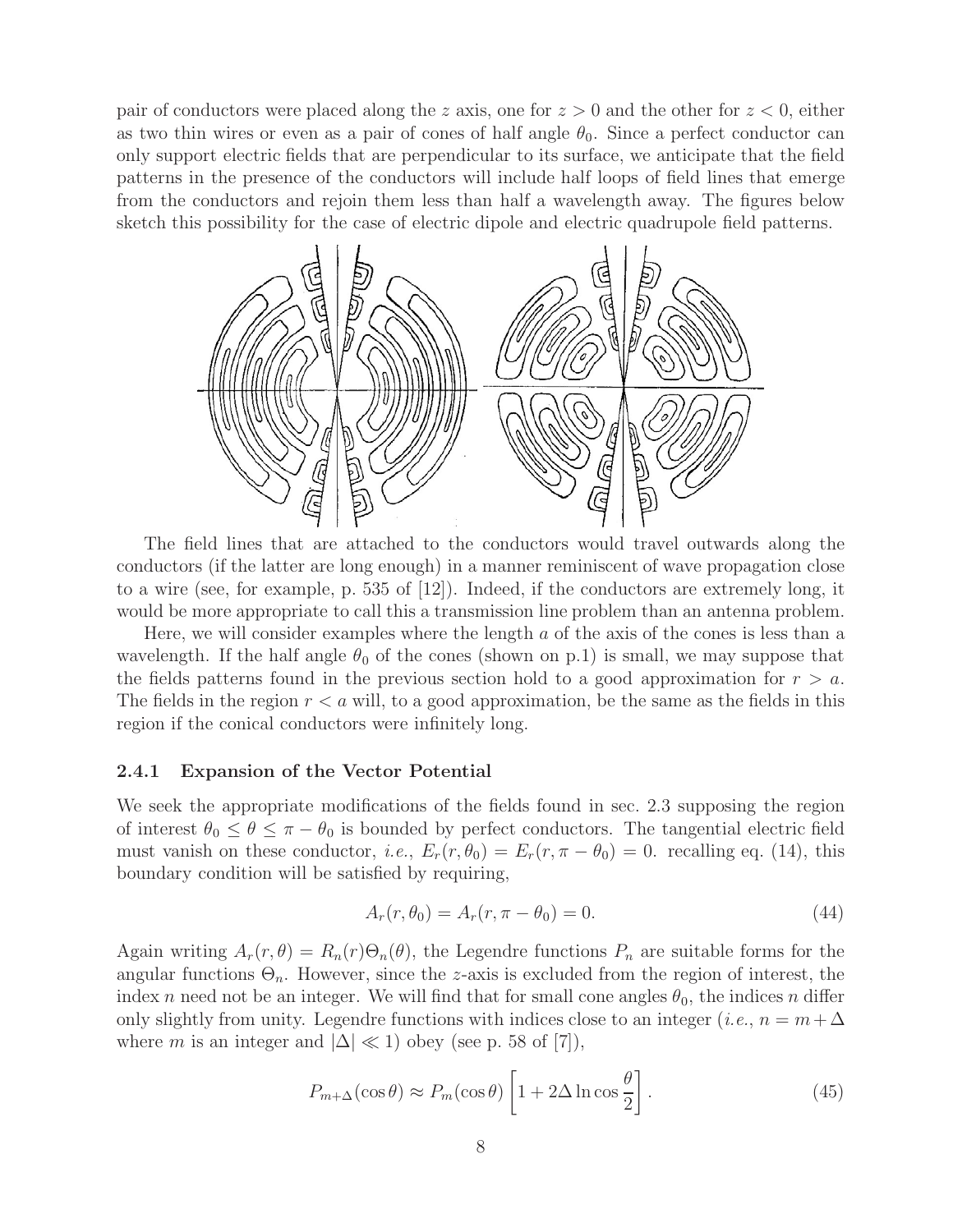This expression is poorly behaved as  $\theta \to \pi$ , so it is useful to note an additional relation that is well-behaved at  $\theta = \pi$  but poorly behaved at  $\theta = 0$ ,

$$
P_{m+\Delta}(-\cos\theta) \approx (-1)^m P_m(\cos\theta) \left[1 + 2\Delta \ln \sin\frac{\theta}{2}\right].
$$
 (46)

The figure below shows  $P_{m+\Delta}(-\cos\theta)$  for  $m=0$  and 1 and  $\Delta=0$ , 0.1 and 0.2 (from [7]).



We can regard the  $P_{m+\Delta}(\cos\theta)$  and the  $P_{m+\Delta}(-\cos\theta)$  as separate sets of functions, and use combinations of them in our solution. The condition (44) can be satisfied by the form,

$$
\Theta_n(\theta) = \frac{1}{2} [P_n(\cos \theta) - P_n(-\cos \theta)],\tag{47}
$$

provided,

$$
P_n(\cos \theta_0) = P_n(-\cos \theta_0),\tag{48}
$$

or by,

$$
\Theta_n(\theta) = \frac{1}{2} [P_n(\cos \theta) + P_n(-\cos \theta)],\tag{49}
$$

provided,

$$
P_n(\cos \theta_0) = -P_n(-\cos \theta_0). \tag{50}
$$

If index n were an integer, eq.  $(48)$  would imply that n is even, and eq.  $(50)$  would imply that n is odd, but then eqs. (47) and (49) would yield  $\Theta_n = 0$ . However, the form of the Legendre functions when n is not an integer is such that eqs.  $(47)-(50)$  can be satisfied in a nontrivial manner.

We restrict our attention to cones with small angle  $\theta_0$ . Then, according to eq. (45),  $P_n(\cos \theta_0) \approx 1$  for any n. To satisfy eqs. (48) and (50) we need  $P_n(-\cos \theta_0) \approx \pm 1$ . From eq. (46), for  $\theta = \pi - \theta_0$  with  $\theta_0$  small, we see that  $P_{m+\Delta}(-\cos\theta_0) \approx (-1)^m P_{m+\Delta}(\cos\theta_0) \approx$  $(-1)^m$  provided,

$$
\Delta = -\frac{1}{\ln \sin \frac{\theta_0}{2}} \approx -\frac{1}{\ln \frac{\theta_0}{2}} = \frac{1}{\ln \frac{2}{\theta_0}} \ll 1,
$$
\n(51)

where m is an integer. Thus, the angular functions  $\Theta_n$  of both forms (47) and (49) are given by,

$$
\Theta_{m+\Delta}(\theta) \approx \left(1 + \Delta \ln \frac{\sin \theta}{2}\right) P_m(\cos \theta),\tag{52}
$$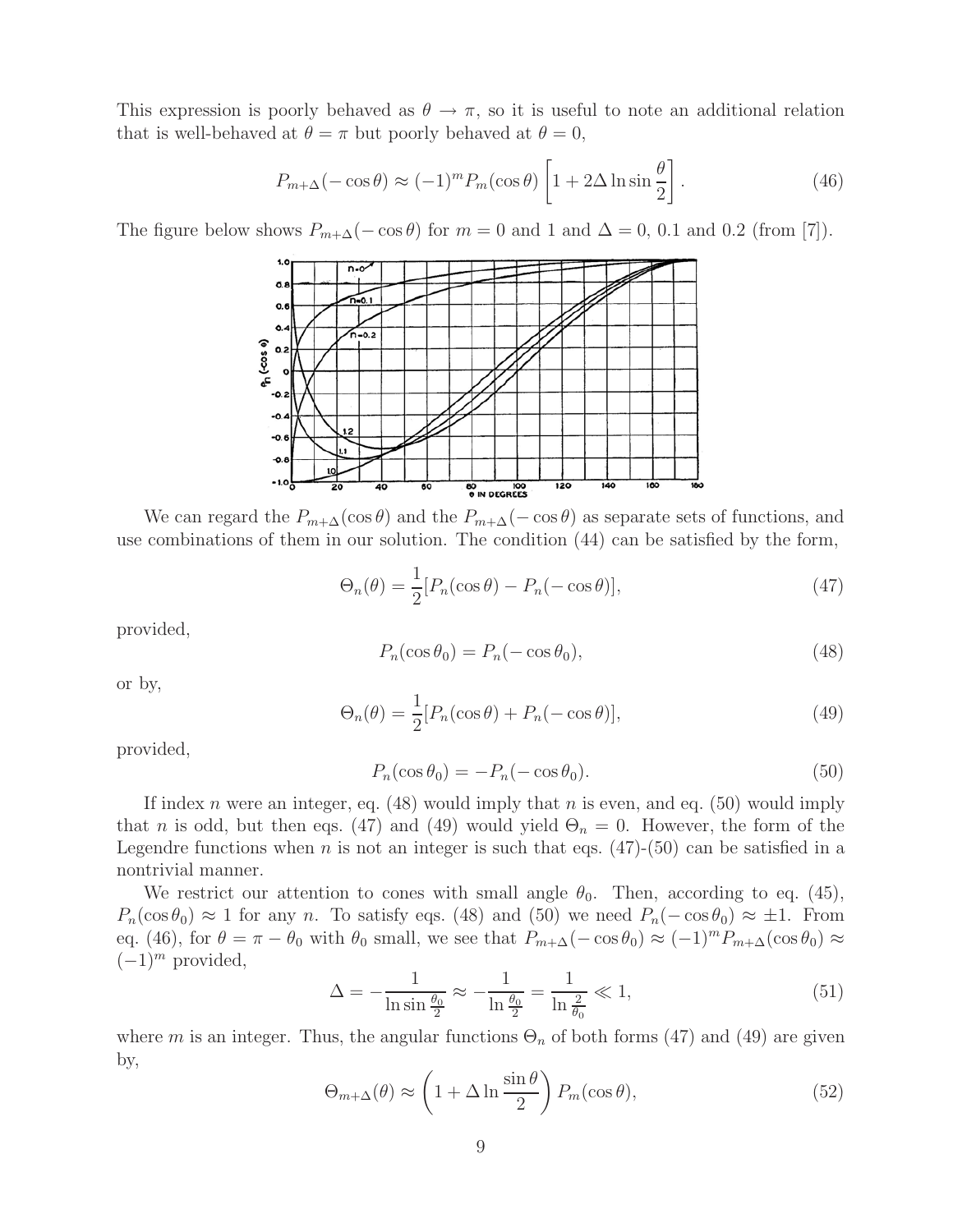where m is an integer and  $\Delta$  is given by eq. (51). Note that  $\Theta_{m+\Delta}(\theta_0)=\Theta_{m+\Delta}(\pi-\theta_0)=0$ for small  $\theta_0$ . The figures below show  $\Theta_{\Delta}$  and  $\Theta_{1+\Delta}$  (from [7]).



Turning now to the radial functions  $R_n(r)$ , from the analysis of sec. 2.3 these can be written as,

$$
R_n(r) = krh_{m+\Delta}^{(1)}(kr).
$$
\n(53)

For small  $\Delta$ ,  $h_{m+\Delta}^{(1)}(kr)$  is well approximated by  $h_m^{(1)}(kr)$ . This can be inferred, for example, from Sonine's integral (eq. (11.4.10) of [11]).

Thus, a suitable expansion for the vector potential in the region  $\theta_0 \leq \theta \leq \pi - \theta_0$ , when bounded by perfect conductors, is,

$$
A_r(r,\theta,t) = \sum_{n=0}^{\infty} A_{r,n}(r,\theta,t) = kr \left(1 + \Delta \ln \frac{\sin \theta}{2}\right) B_n h_n^{(1)}(kr) P_n(\cos \theta) e^{-i\omega t},\qquad(54)
$$

where the  $B_n$  are Fourier coefficients to be determined. As expected, this expansion is very similar to that for a series of point electric multipoles that radiate into the entire region  $0 \leq \theta \leq \pi$ .

We note some of the symmetries of the electromagnetic fields of the modes of index  $n$  in the expansion (54). In view of the definitions (47) and (49), the term  $A_{r,n}$  in the expansion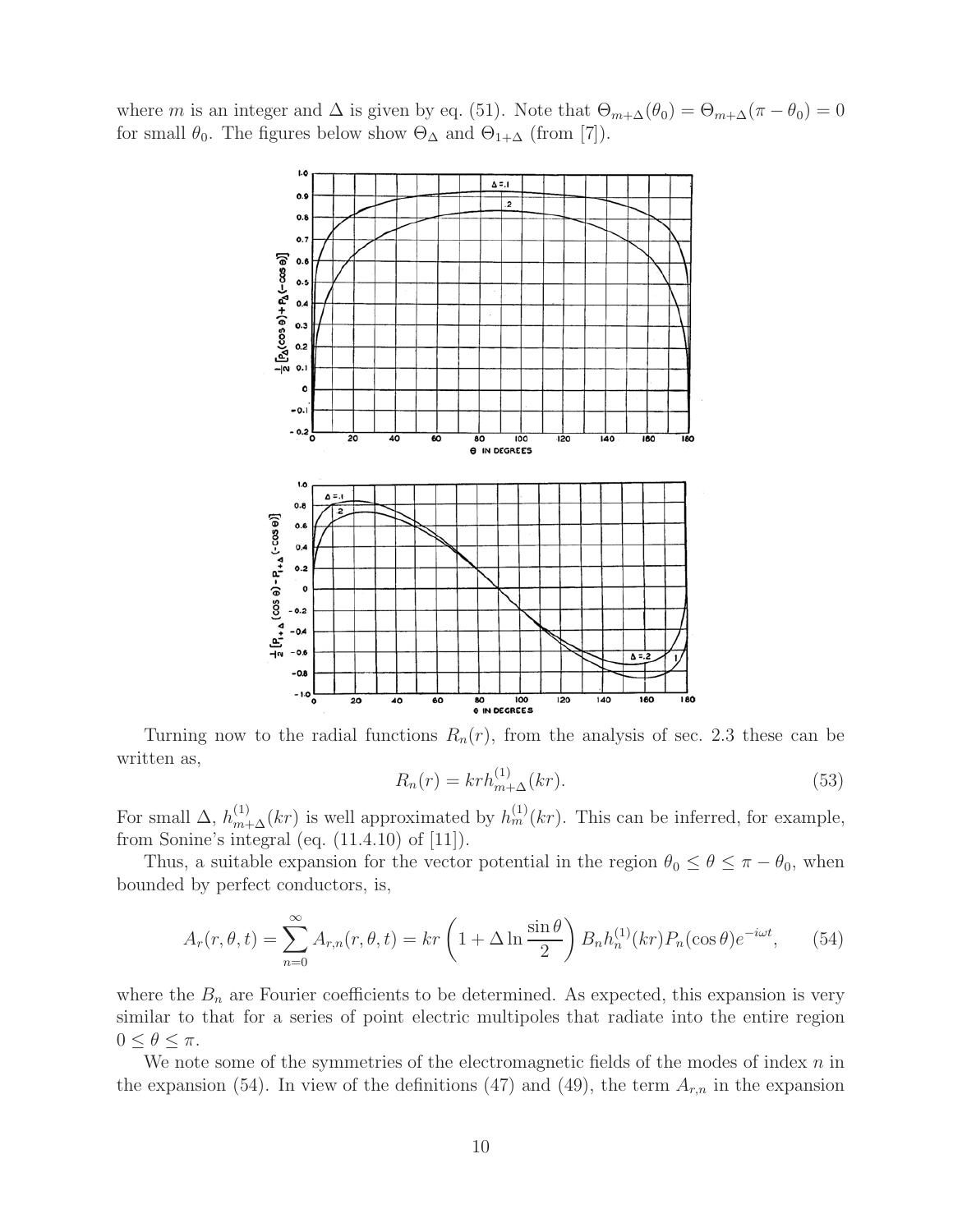of the vector potential obeys,

$$
A_{r,n}(r,\pi-\theta,t) = (-1)^n A_{r,n}(r,\theta,t), \qquad \frac{\partial A_{r,n}(r,\pi-\theta,t)}{\partial \theta} = (-1)^{n+1} \frac{\partial A_{r,n}(r,\theta,t)}{\partial \theta}. \tag{55}
$$

According to eq. (29), the radial component of the electric field of the  $n<sup>th</sup>$  mode is proportional to the vector potential,  $E_{r,n} = in(n+1)A_{r,n}/kr^2$ . Hence,

$$
E_{r,n}(r, \pi - \theta, t) = (-1)^n E_{r,n}(r, \theta, t).
$$
\n(56)

Similarly, the  $\theta$  component of the electric field and the  $\phi$  component of the magnetic field are proportional to  $\partial A_r/\partial \theta$  (or its radial derivative), so we have,

$$
E_{\theta,n}(r,\pi-\theta,t) = (-1)^{n+1} E_{\theta,n}(r,\theta,t), \qquad B_{\phi,n}(r,\pi-\theta,t) = (-1)^{n+1} B_{\phi,n}(r,\theta,t). \tag{57}
$$

The latter relation tells us that the magnetic field circulates about the  $z$ -axis in the same sense for both cones for odd-n modes, but in the opposite sense for the two cones for even-n modes. Then, by Ampère's law, the radial currents that drive these modes are in the same direction (along a generator of the cones) for both cones in odd-n modes, but in the opposite direction for even-*n* modes.

This problem concerns a center-fed biconical antenna, which implies that the currents must be in the same direction along a generator of the two cones (since the currents in the two conductors of the feed line are in opposite directions, so that a positive current in the line attached to the "upper" cone leads to an "upward" current in that cone while a negative current in the line attached to the "lower" cone leads to an "upward" current in that cone as well). Hence, we infer that only odd-n modes are excited in a center-fed antenna.

However, as we show below, our approximations have not been sufficiently precise for a good description of the zero mode, which proves to be strongly excited for a center-fed biconical antenna.

### **2.4.2 The TEM Zero Mode**

An important difference between the vector potential (54) and that of eq. (28) is that the former supports a nontrivial mode when  $n = 0$ . Using eqs. (9), (15) and (29), we find,

$$
A_r^0(r, \theta, t) = -iB_0 \left(1 + \Delta \ln \frac{\sin \theta}{2}\right) e^{i(kr - \omega t)}, \tag{58}
$$

$$
\frac{\partial A_r^0}{\partial \theta} = -iB_0 \Delta \cot \theta e^{i(kr - \omega t)}, \qquad (59)
$$

$$
E_r^0 = 0,\t\t(60)
$$

$$
E_{\theta}^{0} = iB_{0}\Delta \cot \theta \frac{e^{i(kr - \omega t)}}{r}, \qquad (61)
$$

$$
E_{\phi}^{0} = B_{r}^{0} = B_{\theta}^{0} = 0, \tag{62}
$$

$$
B_{\phi}^{0} = iB_{0}\Delta \cot \theta \frac{e^{i(kr-\omega t)}}{r}.
$$
 (63)

The electric field lines are purely azimuthal, as shown in the figure below. This is a transverse electric and magnetic (TEM) mode. The lines at a given value of r all converge onto, or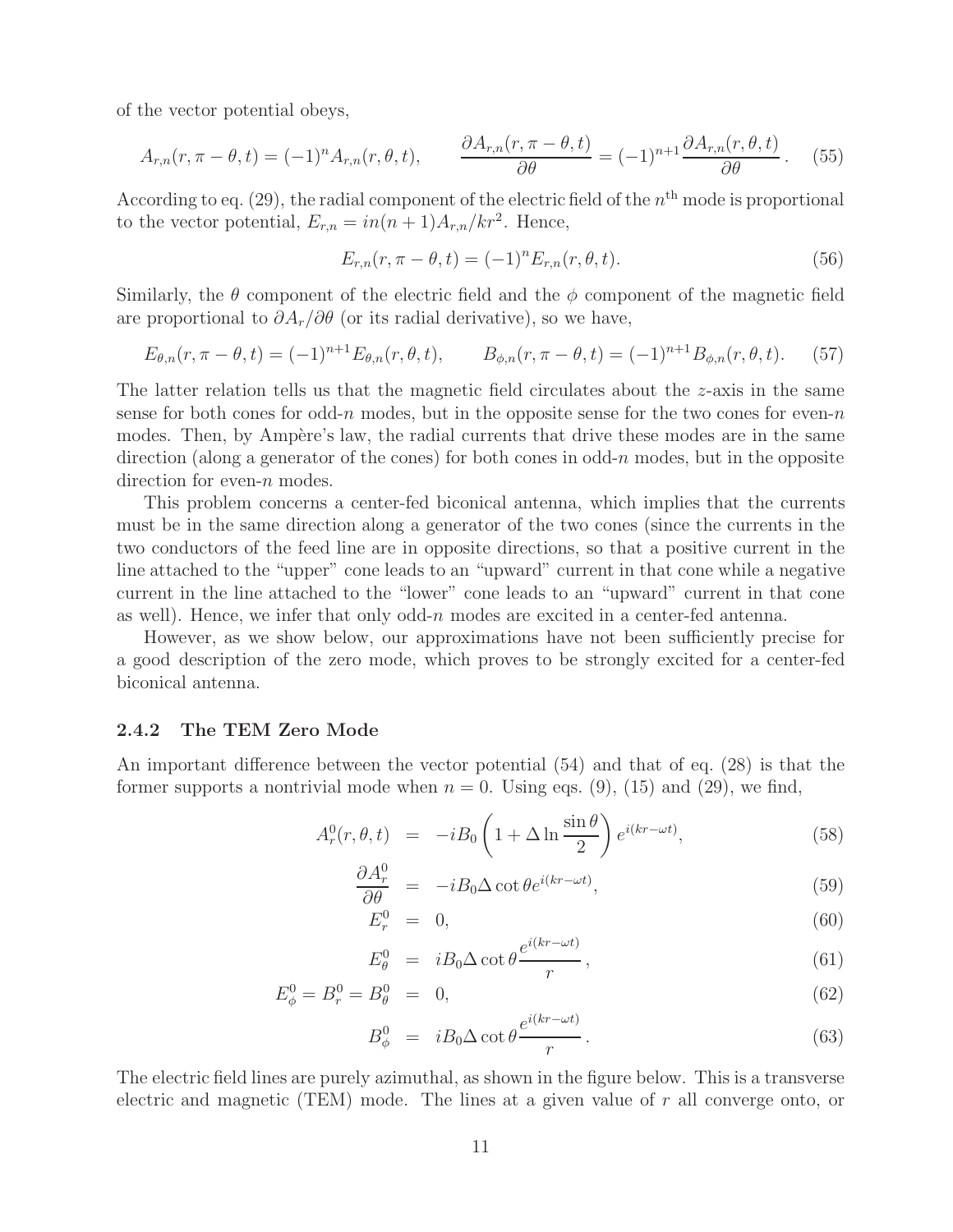emanate from, the conical surface where they are terminated/created by surface charges. Hence, this mode cannot exist in the absence of a conductor, and was absent in the modes found in sec. 2.3.



Although we have identified the existence of an  $n = 0$  mode via our approximate vector potential (54), the details represented in eqs. (58)-(63) are not quite correct. A formal clue is that in free space we should have  $\nabla \cdot \mathbf{E} = 0$ , but according to eq. (62),

$$
\nabla \cdot \mathbf{E}^0 = \frac{1}{r \sin \theta} \frac{\partial (\sin \theta E^0_{\theta})}{\partial \theta} = -i B_0 \Delta \cos \theta \frac{e^{i(kr - \omega t)}}{r} \neq 0.
$$
 (64)

Apparently the angular dependence of  $E^0_\theta$  must be  $1/\sin\theta$ , not cot  $\theta$  if this is to be the only nonzero component of the electric field.

Another clue that our characterization of the zero mode is not quite correct is obtained by calculating the voltage difference  $V_0$  between a point a radius r on one cone and a corresponding point on the other. Recalling eqs. (15) and (44), this is,

$$
V_0(r,t) = \int_{\theta_0}^{\pi-\theta_0} E_\theta^0 r d\theta = \frac{i}{k} \int_{\theta_0}^{\pi-\theta_0} \frac{\partial^2 A_r^0}{\partial r \partial \theta} d\theta = \frac{i}{k} \left( \frac{\partial A_r^0(r, \pi - \theta_0)}{\partial r} - \frac{\partial A_r^0(r, \theta_0)}{\partial r} \right) e^{i(kr - \omega t)} = 0,
$$
\n(65)

Indeed, this calculation shows that the voltage difference  $V_n(r, t)$  vanishes for every term n of the expansion (54). But it is unphysical that the currents on the cones can arise without any voltage differences over the cones. A nonzero voltage must arise for at least one mode, which we now anticipate to be the zero mode.

To understand what we have overlooked, we return to the separated equation (22) for the angular function  $\Theta(\theta)$  and re-examine the case when  $n = 0$ . Then, we have,

$$
0 = \frac{d^2[(1 - \cos^2 \theta)\Theta]}{d(\cos \theta)^2} = \frac{1}{\sin \theta} \frac{d}{d\theta} \left( \sin \theta \frac{d\Theta}{d\theta} \right).
$$
 (66)

In addition to the solution  $\Theta_0 = 1 = P_0$  that we previously assumed, we also can have the solution,

$$
\Theta_0 = 1 + \Delta \ln \tan \frac{\theta}{2}.\tag{67}
$$

For small  $\theta$  this is equivalent to  $1 + \Delta \ln \sin(\theta/2)$ , which is quite close to eq. (58).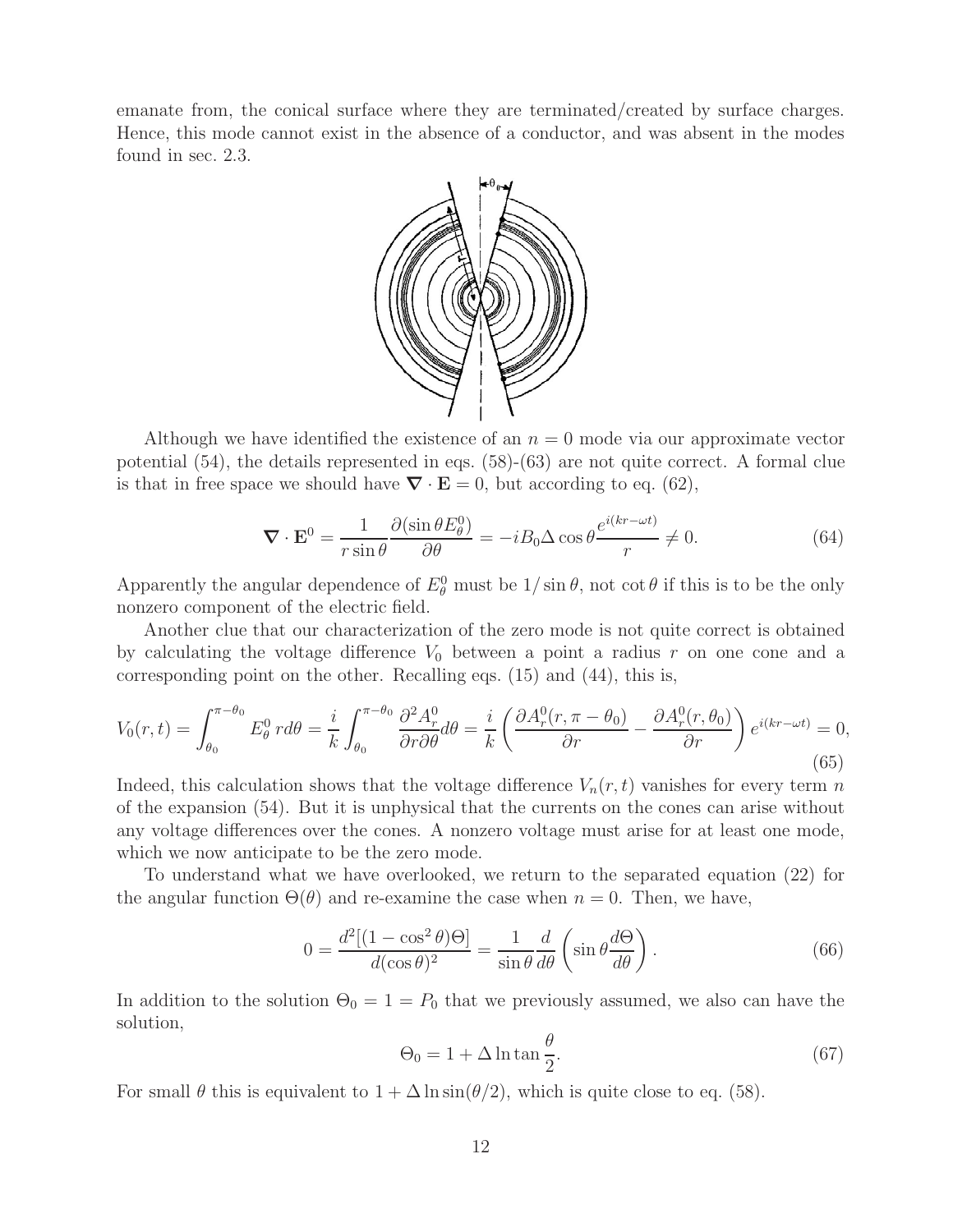Note that the zero-mode angular function (67) corresponds to an exact solution of the Helmholtz equation (18) for zero separation constant (which solution can be physical only if the  $z$  axis is excluded from the region of interest). In contrast, our approximate solution (58) corresponds to a small but nonzero separation constant  $\Delta(\Delta + 1)$ .

Using the form (67) for  $\Theta_0$ , the fields of the zero mode can be written as,

$$
A_r^0(r, \theta, t) = -iB_0 \left(1 + \Delta \ln \tan \frac{\theta}{2}\right) e^{i(kr - \omega t)}, \tag{68}
$$

$$
\frac{\partial A_r^0}{\partial \theta} = -\frac{iB_0 \Delta}{\sin \theta} e^{i(kr - \omega t)},\tag{69}
$$

$$
E_r^0 = 0,\t\t(70)
$$

$$
E_{\theta}^{0} = \frac{iB_0 \Delta}{\sin \theta} \frac{e^{i(kr - \omega t)}}{r}, \qquad (71)
$$

$$
E_{\phi}^{0} = B_{r}^{1} = B_{\theta}^{0} = 0, \tag{72}
$$

$$
B_{\phi}^{0} = \frac{i B_0 \Delta}{\sin \theta} \frac{e^{i(kr - \omega t)}}{r}.
$$
\n(73)

Inserting eq.  $(68)$  into eq.  $(65)$ , the voltage at radius r in the zero mode is,

$$
V_0(r,t) = -2iB_0 \Delta \ln \tan \frac{\theta_0}{2} e^{i(kr - \omega t)} = 2iB_0 \Delta \ln \frac{1 + \cos \theta_0}{\sin \theta_0} e^{i(kr - \omega t)}
$$
  

$$
\approx 2iB_0 \Delta \ln \frac{2}{\theta_0} e^{i(kr - \omega t)} = 2iB_0 e^{i(kr - \omega t)}.
$$
 (74)

Thus, we can relate the coefficient  $iB_0$  that described the strength of the zero mode to the peak voltage  $V_0(0)$  that is applied across the tips of the cones,

$$
iB_0 = \frac{V_0(0)}{2} \,. \tag{75}
$$

The radial current  $I_0$  on the surface of the cone follows from Ampère's law as,

$$
I_0(r,t) = \frac{cr\sin\theta_0 B_\phi^0(r,\theta_0,t)}{2} = \frac{icB_0\Delta}{2}e^{i(kr-\omega t)} \equiv I_0(0)e^{i(kr-\omega t)}.\tag{76}
$$

Thus, the voltage and current at radius  $r$  are related by,

$$
V_0(r,t) = \frac{4}{c} \ln \frac{2}{\theta_0} I_0(r,t) = \frac{4}{c\Delta} I_0(r,t) \equiv Z_0(r) I_0(r,t), \qquad (77)
$$

where,

$$
Z_0(r) = \frac{4}{c\Delta} = \frac{120\Omega}{\Delta} = 120\Omega \ln \frac{2}{\theta_0}
$$
 (78)

is the (transmission line) impedance of the zero mode, which is independent of position. Recall that  $1/c = 30\Omega$  in Gaussian units.

The surface charge density  $\sigma_0$  at distance r from the apex of the cones is given by,

$$
\sigma_0(r,t) = \frac{E_\theta^0(r,\theta_0,t)}{4\pi} = \frac{iB_0\Delta}{4\pi\sin\theta_0} \frac{e^{i(kr-\omega t)}}{r} = \frac{I_0(0)}{2\pi c\sin\theta_0} \frac{e^{i(kr-\omega t)}}{r}.
$$
 (79)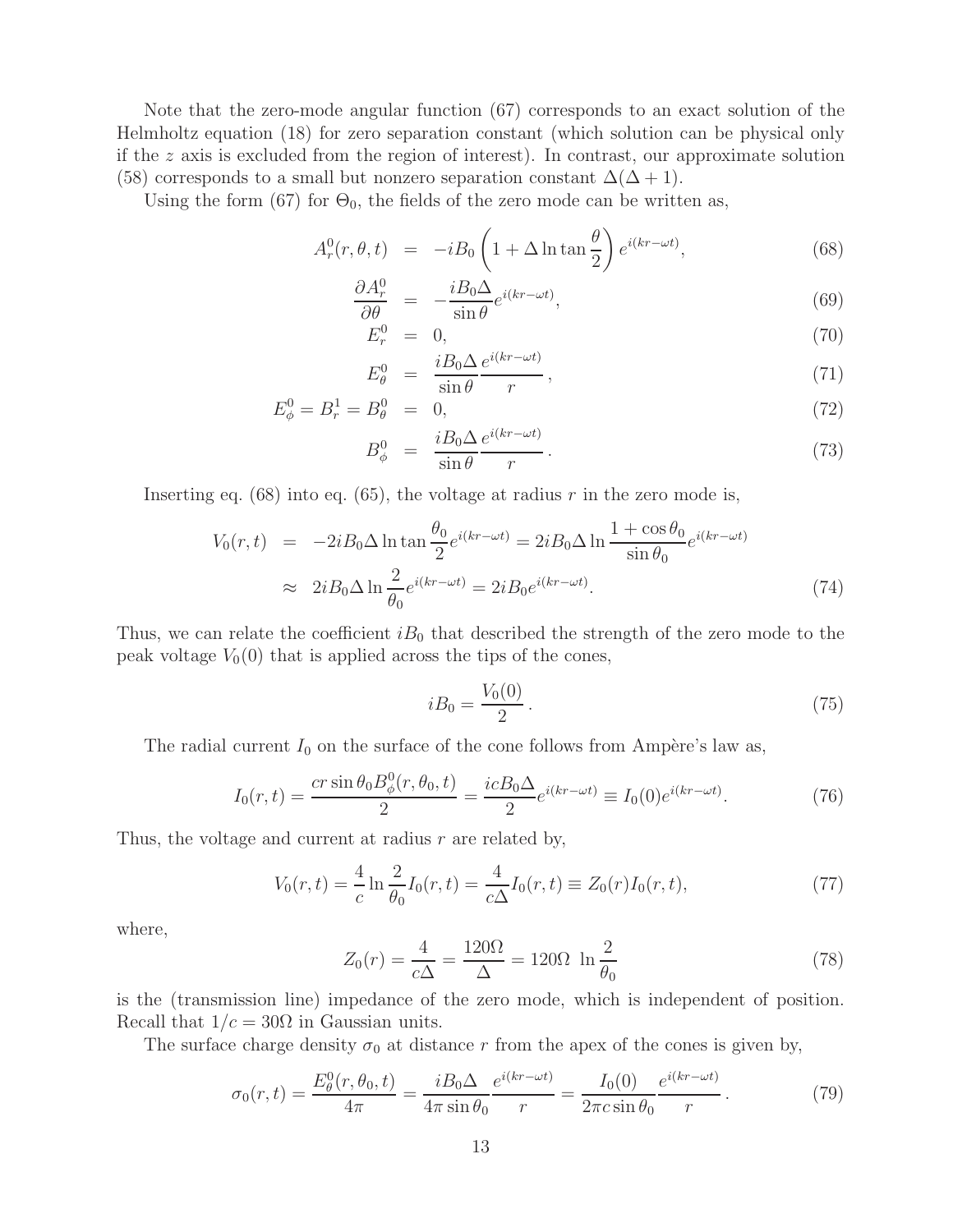This is large at the tip of the cone, as is to be expected.

The Poynting vector for the zero mode is purely radial and falls off as  $1/r^2$ ,

$$
\mathbf{S} = \frac{c}{4\pi} \hat{\mathbf{r}} Re(E_{\theta}) Re(B_{\phi}) = \frac{I_0^2(0)}{\pi c \sin^2 \theta} \frac{\cos^2(kr - \omega t)}{r^2}.
$$
 (80)

The flow of energy is from the feed point at the origin into the surrounding space outside the two cones. The energy flow is highest close to the surface of the cones.<sup>4</sup>

The time-average power emitted into the zero mode is,

$$
\langle P \rangle = \int r^2 \langle S_r \rangle \, d\Omega = \frac{I_0^2(0)}{\pi c} \frac{1}{2} 4\pi \int_{\theta_0}^{\pi/2} \frac{d \sin \theta}{\sin \theta} = \frac{1}{2} \frac{4}{c} \ln \frac{1}{\sin \theta_0} I_0^2(0) \approx \frac{1}{2} Z_0 I_0^2(0). \tag{81}
$$

If we think of the fields of the zero mode as a kind of radiation, rather than as the fields of a transmission line, then  $Z_0$  can also be interpreted as the radiation resistance of this mode.

#### **2.4.3 The Dipole-like Mode**

The dipole-like mode  $(n = 1)$  is,

$$
A_r^1(r, \theta, t) = -B_1 \left( 1 + \Delta \ln \frac{\sin \theta}{2} \right) \cos \theta e^{i(kr - \omega t)} \left( 1 + \frac{i}{kr} \right),\tag{82}
$$

$$
\frac{\partial A_r^0}{\partial \theta} = B_1 \left( 1 + \Delta \ln \frac{\sin \theta}{2} - \Delta \cot^2 \theta \right) \sin \theta e^{i(kr - \omega t)} \left( 1 + \frac{i}{kr} \right),\tag{83}
$$

$$
E_r^1 = -2iB_1 \left( 1 + \Delta \ln \frac{\sin \theta}{2} \right) \cos \theta \frac{e^{i(kr - \omega t)}}{kr^2} \left( 1 + \frac{i}{kr} \right),\tag{84}
$$

$$
E_{\theta}^{1} = -B_{1} \left( 1 + \Delta \ln \frac{\sin \theta}{2} - \Delta \cot^{2} \theta \right) \sin \theta \frac{e^{i(kr - \omega t)}}{r} \left( 1 + \frac{i}{kr} - \frac{1}{k^{2}r^{2}} \right), (85)
$$

$$
E_{\phi}^{1} = B_{r}^{1} = B_{\theta}^{1} = 0,
$$
\n
$$
B_{\phi}^{1} = -B_{1} \left( 1 + \Delta \ln \frac{\sin \theta}{\rho} - \Delta \cot^{2} \theta \right) \sin \theta \frac{e^{i(kr - \omega t)}}{r} \left( 1 + \frac{i}{r} \right).
$$
\n(86)

$$
B_{\phi}^{1} = -B_{1} \left( 1 + \Delta \ln \frac{\sin \theta}{2} - \Delta \cot^{2} \theta \right) \sin \theta \frac{e^{i(kr - \omega t)}}{r} \left( 1 + \frac{i}{kr} \right). \tag{8'}
$$

#### **2.4.4 Fields of a Short Center-Fed Biconical Antenna**

For a short antenna, we expect the fields for  $r < a$  to be well described by a combination of the zero mode, eqs. (70)-(73) where  $iB_0 = V_0(0)/2$ , and the dipole-like mode, eqs. (84)-(87). For  $r > a$ , the fields are to a good approximation the free-space dipole fields, eqs. (32)-(34).

The Fourier coefficients  $A_1$  and  $B_1$  are chosen so that the fields will be continuous at  $r = a$ . Thus, setting  $A_1 = B_1$  insures continuity of  $E_r$  to within an "error" of  $\Delta \ln 2$ . To have  $E_{\theta}$  and  $B_{\phi}$  continuous across  $r = a$ , the  $1/\sin \theta$  dependence seen for these components in the zero mode, but not in the free-space dipole mode, must be canceled as well as possible by the dipole-like mode for  $r < a$ . The largest part of eq. (85) that varies as  $1/\sin \theta$  at  $r = a$ is, for  $ka \ll 1$ ,

$$
- B_1 \Delta \frac{\cos^2 \theta}{\sin \theta} \frac{e^{i(ka - \omega t)}}{k^2 a^3}.
$$
\n(88)

 $4$ Compare with the figures on p. 15 of [4] for linear dipole antennas.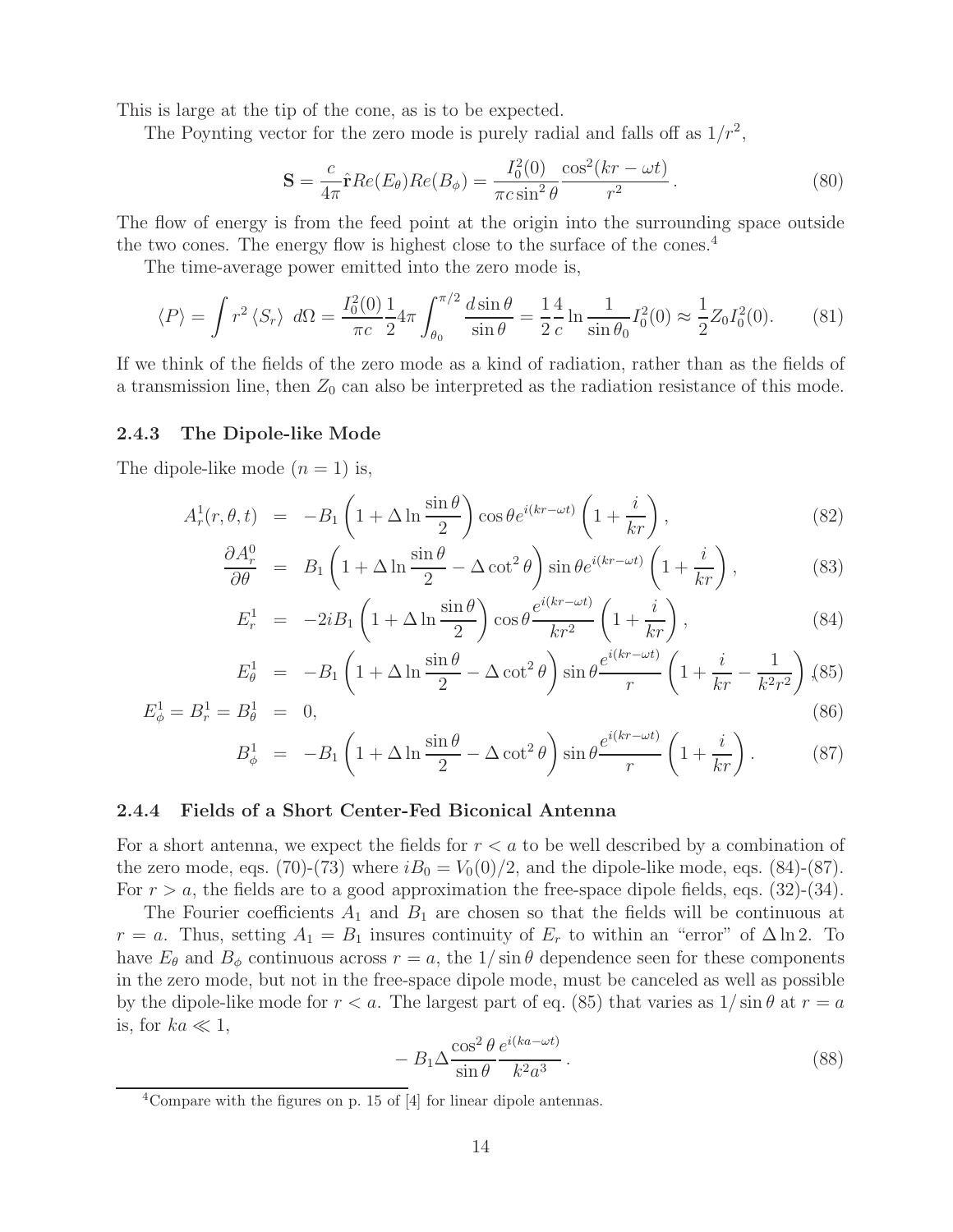We therefore set  $B_1 = V_0(0)(ka)^2/2$ , which insures continuity of  $E_\theta$  and  $B_\phi$  to accuracy  $\Delta(1 + \ln 2)$ .

The fields for  $r < a$  and  $\theta_0 < \theta < \pi - \theta_0$  for a short  $(ka \ll 1)$ , center-fed biconical antenna subject to peak voltage  $V_0(0)$  across the feed points is, to accuracy  $\Delta = 1/\ln(\theta_0/2)$ where  $\theta_0 \ll 1$  is the cone angle,

$$
E_r(r < a, \theta, t) = -iV_0(0)(ka)^2 \left(1 + \Delta \ln \frac{\sin \theta}{2}\right) \cos \theta \frac{e^{i(kr - \omega t)}}{kr^2} \left(1 + \frac{i}{kr}\right),\tag{89}
$$
\n
$$
V_0(0) = e^{i(kr - \omega t)} \left(\Delta\right)
$$

$$
E_{\theta}(r < a, \theta, t) = \frac{V_0(0)}{2} \sin \theta \frac{e^{i(kr - \omega t)}}{r} \left\{ \frac{\Delta}{\sin^2 \theta} - (ka)^2 \left( 1 + \Delta \ln \frac{\sin \theta}{2} - \Delta \cot^2 \theta \right) \left( 1 + \frac{i}{kr} - \frac{1}{k^2 r^2} \right) \right\}, \quad (90)
$$

$$
E_{\phi} = B_r = B_{\theta} = 0, \qquad \qquad \text{(91)}
$$

$$
B_{\phi}(r < a, \theta, t) = \frac{V_0(0)}{2} \sin \theta \frac{e^{i(kr - \omega t)}}{r} \left\{ \frac{\Delta}{\sin^2 \theta} - (ka)^2 \left( 1 + \Delta \ln \frac{\sin \theta}{2} - \Delta \cot^2 \theta \right) \left( 1 + \frac{i}{kr} \right) \right\}.
$$
 (92)

The fields for  $r > a$  are, to similar accuracy, given by eqs. (90)-(92) on setting  $\Delta$  to zero.

The time-average Poynting vector for  $r < a$  is purely radial. To accuracy  $\Delta$  we find,

$$
\langle \mathbf{S} \rangle = \frac{c}{8\pi} Re(\mathbf{E}^{\star} \times \mathbf{B}) = \frac{c\hat{\mathbf{r}}}{8\pi} Re(E_{\theta}^{\star} B_{\phi})
$$
  
= 
$$
\frac{c\hat{\mathbf{r}}V_0^2(0)}{32\pi} \frac{\sin^2 \theta}{r^2} \left[ (ka)^4 \left( 1 + 2\Delta \ln \frac{\sin \theta}{2} - 2\Delta \cot^2 \theta \right) + \frac{\Delta}{\sin^2 \theta} \left( \frac{a^2}{r^2} - 2 \right) \right].
$$
 (93)

The time-average Poynting vector for  $r>a$  is obtained on setting  $\Delta = 0$  in eq. (93).

However, the calculation (93) for the Poynting vector for  $r < a$  includes a term in  $\langle S_r \rangle$  of order  $\Delta$  that varies as  $1/r^4$ . This is unphysical, and indicates that our approximations are not sufficiently reliable for  $r < a$  for a detailed understanding of the energy flow there.

To the extent that we can ignore this blemish, our calculations confirm the expectation that for a center-fed antenna made of perfect conductors, the energy flows radially outward from the feed point.

This simple conclusion is agreeable, but perhaps not entirely intuitive. The existence of oscillating currents in the conductors of the antenna implies that at every point on its surface there are accelerating charges. These charges radiate energy, so we might expect to find a nonzero value of the time-average Poynting vector emanating from all points on the surface of the antenna. The requirement that the electric field be perpendicular to the surface of a perfect conductor leads to a coherence of the radiation of the charges such that no radiation appears to come from the bulk of the surface.

We are left with the possibility that radiation appears to come from the boundary of the perfect conductor. In the present example, the boundary includes the tips of the cones, and their ends at  $r = a$ . Popular cartoons of radiation from an antenna often show the radiation as emanating from the ends of the antenna, rather than its center. However, we find no evidence that Maxwell's equations lead to radiation from the ends of a simple center-fed antenna.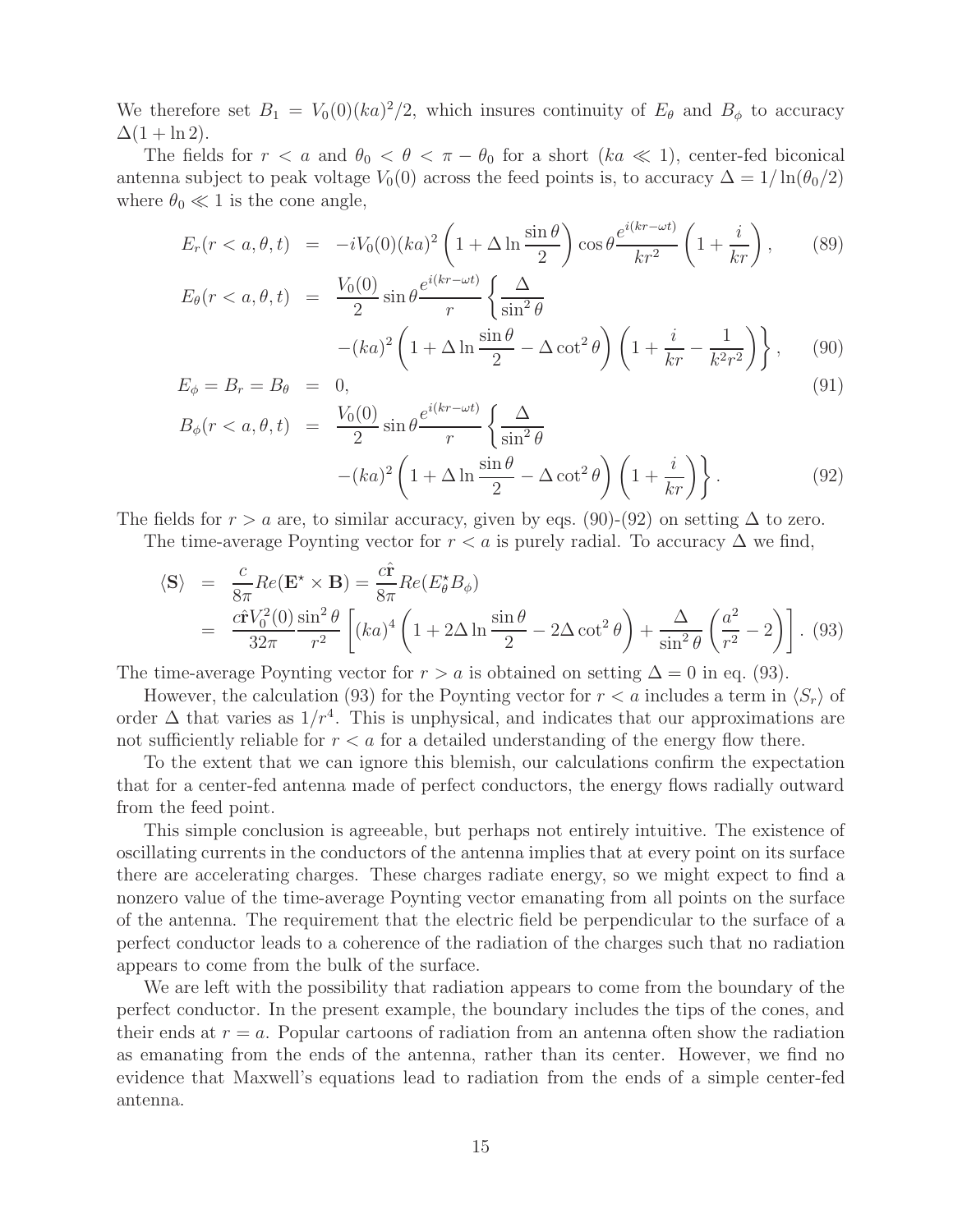## **2.4.5 Appendix: Radial Variation of Currents and Voltages on Finite Length Cones**

We claim that for finite-length, perfectly conducting cones, the current  $I(r, t)$  and the voltage  $V(r, t)$  are sinusoidal functions of kr.

The forms (74) and (76) certainly satisfy the claim.

The claim can be established by recalling eq. (17) for the radial component of the electric field, which must vanish on the surface of the perfectly conducting cones,

$$
E_r(r, \theta_0, t) = 0 = \frac{i}{k} \frac{\partial^2 A_r(r, \theta_0, t)}{\partial r^2} + ik A_r(r, \theta_0, t).
$$
\n(94)

Writing  $A_r(r, \theta_0, t) = f(r)e^{-i\omega t}$ , we have,

$$
\frac{d^2f}{dr^2} = -k^2f,\tag{95}
$$

which implies that f, and hence  $A_r(r, \theta_0, t)$ , is a sinusoidal function of kr.

Recalling eq. (16) which relates the voltage to the vector potential,  $ikV = \partial A_r/\partial r$ , we have at once that the voltage  $V(r, \theta_0, t)$  on the cones is a sinusoidal function of kr.

As in eq.  $(76)$ , the radial current I on the surface of the cone follows from Ampère's law and eq.  $(9)$  as,

$$
I(r,t) = \frac{cr\sin\theta_0 B_\phi(r,\theta_0,t)}{2} = -\frac{c\sin\theta_0}{2} \frac{\partial A_r(r,\theta_0,t)}{\partial \theta}.
$$
 (96)

At a given angle  $\theta$ , the derivative  $\partial A_r(r, \theta, t)/\partial \theta$  has the same functional dependence on radius r as does  $A_r(r, \theta, t)$ . Thus, the current  $I(r, t)$  on the surface of the cones is a sinusoidal function of kr (times  $e^{-i\omega t}$ ).

In sec. 2.1 of [4], we show that the voltage and current distribution is also sinusoidal on the surface of thin perfectly conducting wires.

We now suppose that the cones have only a finite length  $r = a$ . In this case the current  $I(r)$  must vanish at  $r = a$ . In principle, if the cones are solid there could be small polar currents on the spherical caps of the cones, or if the cones are hollow there could be a small radial current on the interior of the cones. For small cone angle  $\theta_0$  these currents are negligible, so we adopt the condition,

$$
I(r = a, t) = 0,\t\t(97)
$$

for cones of length a.

If we know the current  $I(0)e^{-i\omega t}$  at the tip of the cones of length a, then the current  $I(r, t)$  has the form,

$$
I(r,t) = I(0)\sin[k(a-r)]e^{-i\omega t}.
$$
\n(98)

# **References**

[1] H. Hertz, *The Forces of Electrical Oscillations Treated According to Maxwell's Theory*, Ann. d. Phys. **36**, 1 (1889), http://kirkmcd.princeton.edu/examples/EM/hertz\_ap\_36\_1\_89.pdf